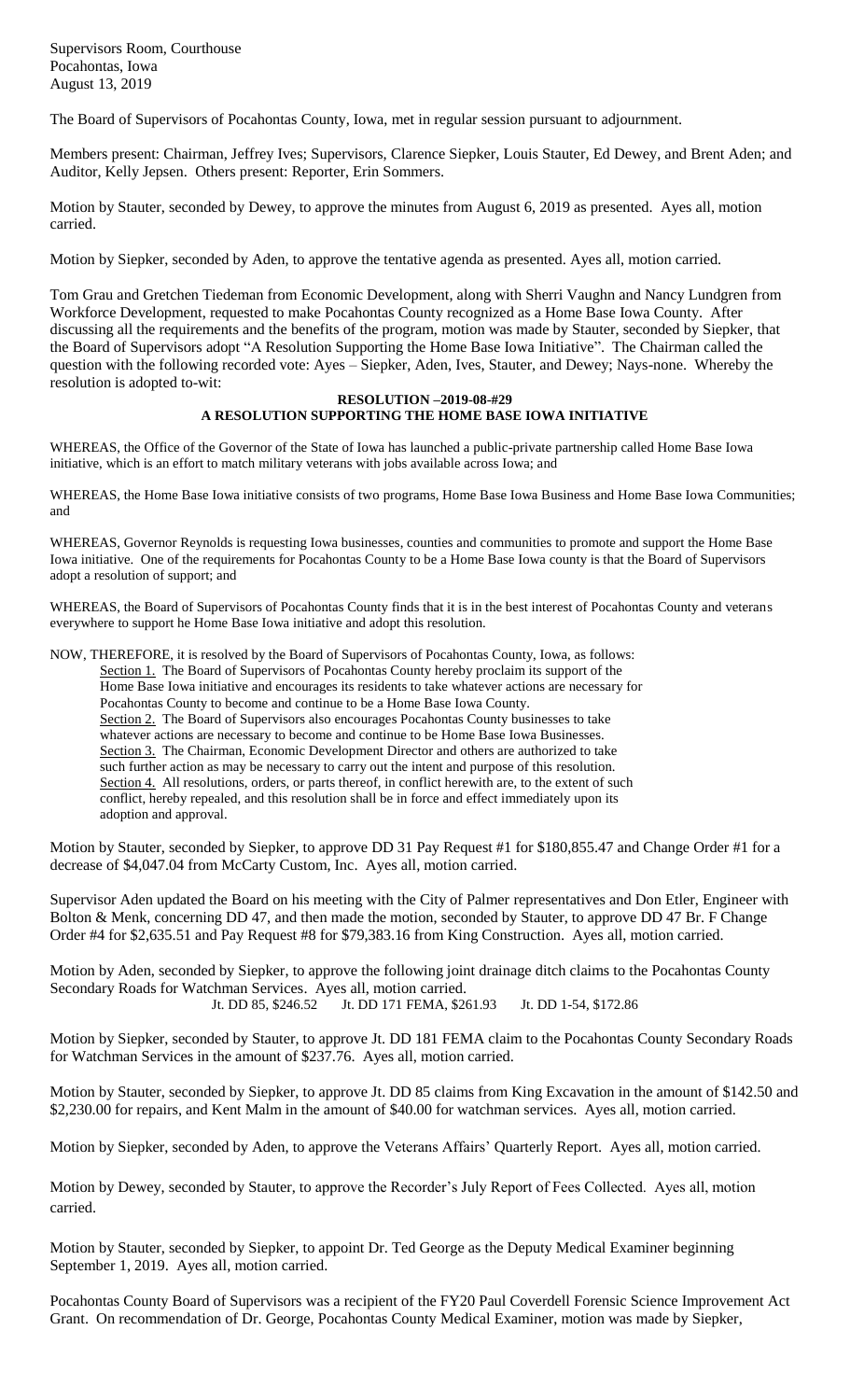seconded by Dewey, to send Stephanie Burdick to the Medical Examiner Investigator class in St. Louis, Mo. Ayes all, motion carried.

Motion by Aden, seconded by Dewey, to acknowledge receipt of Manure Management Plans: (1) Hess Farms – ID# 66286 located in the NW NE, Sec. 30, Colfax Township, with Tim & Dennis Hess as owners & Twin Lakes Environmental Services, LLC as contact; and (2) K.E.B. Farms, Inc. – ID# 62383 located in the NE NW, Sec. 2, Cummins Township, with David Besch as owner & contact person. Ayes all, motion carried.

Motion by Siepker, seconded by Dewey, to approve a pay increase for Kalista Herr, Auditor's Clerk, as she has successfully completed her probationary period. As of August 16, 2019, Herr's new rate of pay will be \$15.28 per hour. Ayes all, motion carried.

Motion by Stauter, seconded by Siepker, to approve the hire of Scott Reeves for Secondary Roads Tile Crew. Reeves will begin his employment on August 26, 2019, at the probationary rate of \$18.95, as per union contract. Ayes all, motion carried.

Jack Moellering, County Engineer, and Don Cirks, Roads Superintendent, discussed Secondary Roads employment needs and road concerns with the Board.

Chairman Ives signed the contract with Merryman Bridge Construction from Algona, IA for \$227,193.80, to do the Supplemental Abutments on 4 bridges located in 14-21 Lincoln, 13-18 Grant, 18-19 Dover, and 2-3 Powhatan.

The Board discussed purchasing seven Home Base Iowa signs at \$69.54 each, totaling \$486.78. Moellering agreed to pay for the signs out of the Secondary Roads' budget.

Motion by Dewey, seconded by Siepker, to approve the claims as presented. Ayes all, motion carried. The following claims were audited and allowed:

| A & M Laundry                 | Supplies                  | 100.29   | 1              |
|-------------------------------|---------------------------|----------|----------------|
| Ability Network               | Service                   | 320.30   | 1              |
| Access Systems Leasing        | Lease                     | 170.26   | $\mathbf{1}$   |
| Adv Systems                   | Copier Exp                | 139.36   | 1              |
| Adv Systems                   | Copier Maint              | 155.26   | $\mathbf{1}$   |
| Adv Systems                   | Copier Maint              | 27.68    | $\mathbf{1}$   |
| Ahlrichs Cabinet              | Repairs                   | 489.92   | 1              |
| Alliant Energy                | Utilities                 | 222.34   | 1              |
| AP Air Inc                    | Parts                     | 627.00   | $\mathbf{1}$   |
| APCO                          | Dues                      | 92.00    | $\mathbf{1}$   |
| C Archer                      | Con Board Mil/Emp Ex      | 40.00    | 1              |
| Arnold Motor                  | Parts                     | 528.26   | $\mathbf{1}$   |
| AT&T                          | E911 Service              | 45.11    | $\mathbf{1}$   |
| G Atherton                    | Phone/Mileage REMB        | 308.01   | $\mathbf{1}$   |
| Auto-Jet Muffler              | Supplies                  | 327.70   | $\mathbf{1}$   |
| Client                        | Mileage                   | 58.86    | $\mathbf{1}$   |
| Kaila R Beavers               | Mileage                   | 643.54   | 1              |
| B H Energy                    | Natural Gas               | 129.94   | 4              |
| Bomgaars                      | Uniform                   | 159.99   | $\mathbf{1}$   |
| B.V. Co Treasurer             | property tax Marathon pit | 564.00   | 1              |
| Cal Co ECA                    | Utilities                 | 10.50    | $\mathbf{1}$   |
| Calhoun-Burns                 | Bridge Rate/Inspect       | 2492.68  | $\mathbf{1}$   |
| Campbell Supply               | Parts                     | 168.55   | $\mathbf{1}$   |
| Canon Financial Services, Inc | Copier                    | 24.59    | $\mathbf{1}$   |
| Canon Financial Services, Inc | Lease                     | 150.48   | 3              |
| Carquest Rolfe                | Refrigerant               | 23.97    | $\mathbf{1}$   |
| CID                           | supplies                  | 39.00    | $\mathbf{1}$   |
| CID                           | Peni lube                 | 198.00   | $\mathbf{1}$   |
| CID                           | Supplies                  | 143.00   | $\mathbf{1}$   |
| Century Link                  | Phone                     | 277.88   | $\mathbf{1}$   |
| CenturyLink                   | Viper 911 Upgrade         | 318.75   | $\mathbf{1}$   |
| Samantha M Christians         | Mileage                   | 358.61   | $\mathbf{1}$   |
| City-Pocahontas               | Utilities                 | 3222.98  | 5              |
| CJ Cooper & Asso              | Annual Fee                | 35.00    | $\mathbf{1}$   |
| Community Lumber Supply       | Repair Parts              | 650.39   | $\mathbf{1}$   |
| James P Conway                | Supplies                  | 146.58   | $\mathbf{1}$   |
| Copy Systems                  | Lease                     | 198.99   | $\mathbf{1}$   |
| Counsel                       | copies engr. office       | 56.67    | $\mathbf{1}$   |
| Counsel                       | Copies                    | 85.23    | 4              |
| Counsel                       | Lease                     | 26.69    | $\mathbf{1}$   |
| Counsel                       | Service                   | 20.00    | $\mathbf{1}$   |
| 0 Cressler                    | Mileage                   | 206.93   | 2              |
| B Dahl                        | Mileage                   | 105.02   | 1              |
| E Dewey                       | BOS Exp                   | 67.04    | 1              |
| Dollar Gen                    | Supplies                  | 42.00    | $\mathbf{1}$   |
| Frank Dunn Company            | pothole patch             | 1598.00  | 1              |
| Elderbridge                   | Annual Allocation         | 6084.00  | $\mathbf{1}$   |
| Electronic Eng                | Equipment                 | 11865.43 | $\mathbf{1}$   |
| Judy K Essing                 | Court Supplies            | 6.41     | $\mathbf{1}$   |
| Farm & Home                   | brass connector           | 5.39     | $\overline{1}$ |
| Farm & Home                   | cable ties                | 5.19     | $\mathbf{1}$   |
| Farm & Home                   | gel spray                 | 6.99     | $\mathbf{1}$   |
| Farm & Home                   | gloves                    | 17.98    | 1              |
| Farm & Home                   | nipper pliers             | 16.99    | $\mathbf{1}$   |
| Farm & Home                   | punches                   | 13.48    | $\mathbf{1}$   |
| Farm & Home                   | rotary hand pump          | 54.99    | $\mathbf{1}$   |
| Farm & Home                   | rotary pump               | 54.99    | $\mathbf{1}$   |
| Farm & Home                   | soap/sprayer              | 6.28     | $\mathbf{1}$   |
| Farm & Home                   | switch/cover              | 11.28    | $\mathbf{1}$   |
| Farm & Home                   | ziplock bags              | 7.28     | $\mathbf{1}$   |
| Farm & Home                   | Custodial Supplies        | 79.61    | $\mathbf{1}$   |
| Farm & Home                   | Parts                     | 85.98    | $\mathbf{1}$   |
| Farm & Home                   | Repair Part               | 9.49     | $\mathbf{1}$   |
| Farm & Home                   | Supplies                  | 15.97    | $\mathbf{1}$   |
| Daniel L Feistner             | Expense                   | 262.16   | $\mathbf{1}$   |
| D Ferguson                    | Mileage                   | 173.96   | 1              |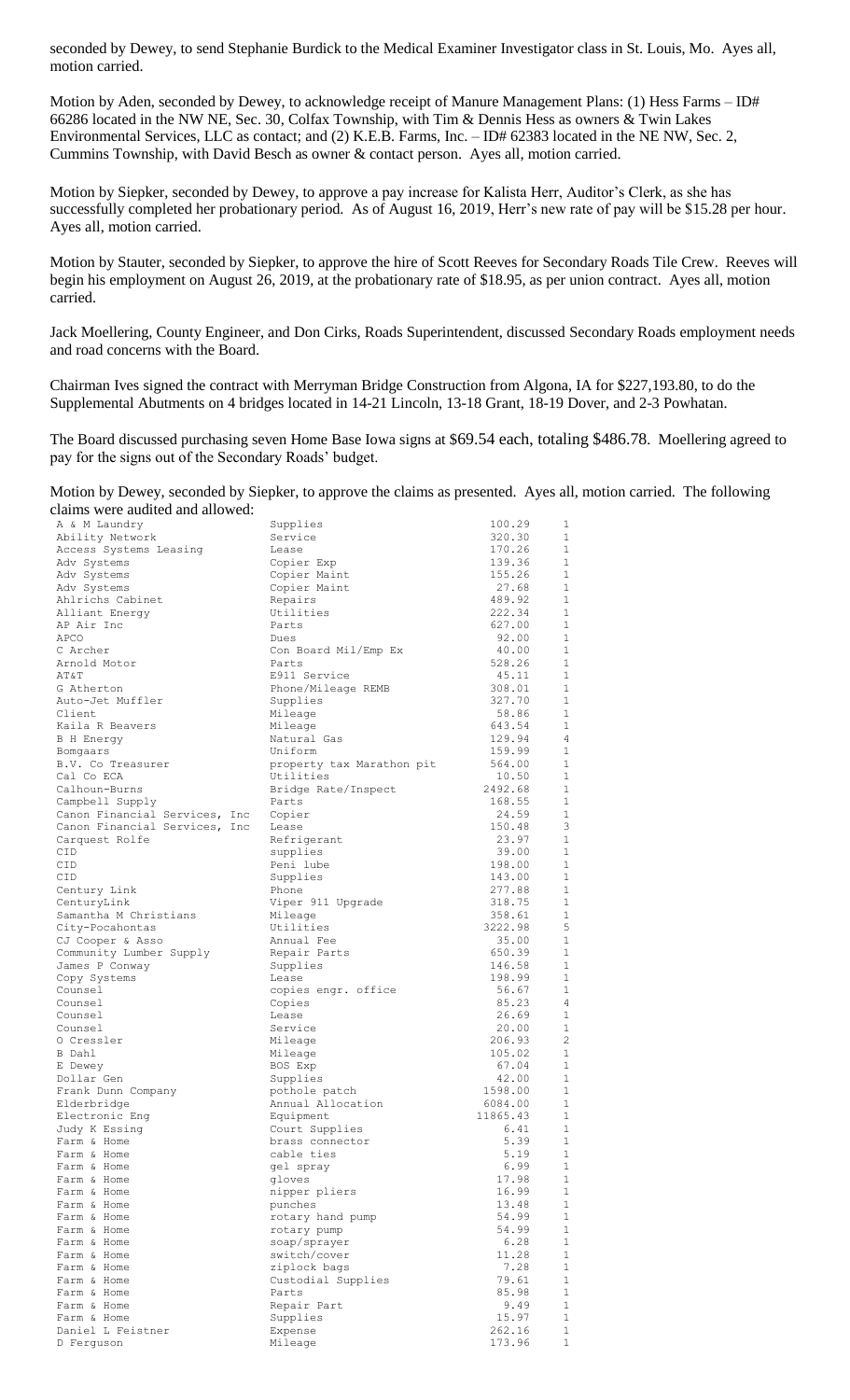| City-Fonda                      | Utilities                 | 104.76            | 1              |
|---------------------------------|---------------------------|-------------------|----------------|
| Galls                           | Uniform                   | 48.78             | $\mathbf{1}$   |
| Genesis<br>Gilmore City         | Janitorial                | 750.00            | 1              |
| Gray Sanitation                 | Utilities                 | 60.00             | $\mathbf{1}$   |
|                                 | Palmer garbage            | 15.00             | 1              |
| Great American Financial Serv   | Lease                     | 89.00             | $\mathbf{1}$   |
| Jackie A Haley                  | Meals                     | 29.08             | 1              |
| Jackie A Haley                  | Postage                   | 11.49             | $\mathbf{1}$   |
| Heartland Paper                 | Supplies                  | 129.74            | $\mathbf{1}$   |
| Katelyn R Helgevold             | Mileage                   | 32.06             | 1              |
| Barbra J Hinners                | Meals                     | 10.70             | 1              |
| Barbra J Hinners                | Transport                 | 32.35             | $\mathbf{1}$   |
| K Hoffman                       | Mileage                   | 18.53             | $\mathbf{1}$   |
| Hannah G Hubbell                | Mileage                   | 31.50             | 1              |
| IA Prison Ind                   | posts                     | 1834.40           | $\mathbf{1}$   |
| IA Prison Ind                   | sheeting                  | 97.65             | $\mathbf{1}$   |
| IA Prison Ind                   | signs                     | 610.70            | $\mathbf{1}$   |
| IA Prison Ind                   | Equipment                 | 256.85            | 1              |
| IMWCA                           | Worker Comp               | 5534.00           | $\mathbf{1}$   |
| Insight Public Sector Sled      | office programs (4)       | 1069.96           | $\mathbf{1}$   |
| ISAC                            | Training                  | 420.00            | $\overline{c}$ |
| K Jepsen                        | Travel Exp                | 981.72            | 2              |
| R Jergens                       | Mileage                   | 764.55            | 2              |
| Juicebox Interactive            | Website                   | 8625.00           | $\mathbf{1}$   |
| M Klocke                        | Mileage                   | 20.71             | $\mathbf{1}$   |
| KMA Trucking                    | Supplies                  | 71977.00          | $\mathbf{1}$   |
| Brooke A Krips                  | Mileage                   | 363.73            | $\mathbf{1}$   |
| B Larsen                        | Transport Exp             | 20.90             | $\mathbf{1}$   |
| House of Print                  | Supplies                  | 149.75            | 1              |
| Laurens Municipal               | Laurens/utilities         | 144.27            | 1              |
| RELX INC DBA LexisNexis         | Software                  | 105.03            | 1              |
| Tasha M Ludwiq                  | Mileage                   | 983.26            | $\mathbf{1}$   |
| Luft & Son                      | Services                  | 1392.00           | 1              |
| Machine Shop                    | bearing/hose/seals        | 145.13            | $\mathbf{1}$   |
| Machine Shop                    | flap disc                 | 46.80             | $\mathbf{1}$   |
| Machine Shop                    | labor bushing             | 30.00             | 1              |
| Mail Servcs                     | Mailing                   | 259.32            | 1              |
| MC of IA                        | Supplies                  | 29.62             | $\mathbf{1}$   |
| Mangold Environ                 | Water Tests               | 715.50            | 1              |
| Martin Marietta                 | 1" rock/Bridge            | 454.60            | 1              |
| McKesson Medical                | Supplies                  | 117.69            | 1              |
| Mediacom                        | Internet                  | 253.02            | 2              |
| Messenger                       | Subscription              | 249.60            | 1              |
| Metal Culverts                  | Parts                     | 11250.15          | $\mathbf{1}$   |
| MidAmeri Energy                 | rural Manson int lts      | 28.03             | $\mathbf{1}$   |
| MidAmeri Energy                 | GC electric               | 16.84             | 1              |
| MidAmeri Energy                 | Utilities                 | 223.28            | $\mathbf{1}$   |
| MidAmeri Energy                 | Varina elec               | 21.46             | $\mathbf{1}$   |
| Midwest Wheel                   | Supplies                  | 88.89             | 1              |
| Murphy Tractor                  | Parts                     | 238737.68         | 1              |
| Napa                            | caliper                   | 34.99             | 1              |
| Napa                            | Maint                     | 23.97             | 1              |
| Next Gen Tech                   | Firewall<br>Software      | 58.51             | 1<br>4         |
| Next Gen Tech<br>Next Gen Tech  | Support                   | 258.77<br>1334.58 | 2              |
| N IA Telecom                    | Security                  | 1788.65           | 2              |
| Northland Prod                  | Supplies                  | 221.95            | 1              |
| NW Comm                         | Service                   | 1705.52           | $\mathbf{1}$   |
| NW Comm                         | Web Hosting               | 252.50            | 2              |
| Robert O Nystrom                | Mileage                   | 10.90             | 1              |
| Office Elements                 | paper                     | 159.00            | 1              |
| Office Elements                 | Supplies                  | 319.46            | 5              |
| Office Systems                  | Copies                    | 21.88             | 4              |
| Office Systems                  | Lease                     | .65               | 2              |
|                                 | Maint                     | 46.00             | $\mathbf{1}$   |
| Office Systems<br>Overhead Door | Repairs                   | 11780.00          | $\mathbf{1}$   |
| Owen/King                       | Record Copies             | 178.41            | $\mathbf{1}$   |
| Palmer Mutual Tel               | Phone                     | 314.92            | $\mathbf{1}$   |
| City-Palmer                     | Palmer/utilities          | 93.53             | $\mathbf{1}$   |
| Philips Lifeline                | Lifeline                  | 578.16            | $\mathbf{1}$   |
| Po Co Solid Waste               | Rural Waste               | 10698.40          | $\mathbf{1}$   |
| Poca Co Treas                   | dd 46-88 MOD              | 78.60             | $\mathbf{1}$   |
| Poca Co Treas                   | DD Jt. 25-39              | 39.06             | $\mathbf{1}$   |
| Poca Co Treas                   | DD JT 9-13                | 379.35            | $\mathbf{1}$   |
| Poca Co Treas                   | DD 11 (Jt. 13 Waterway pr | 210.62            | 1<br>1         |
| Poca Co Treas                   | DD 160 Main Open          | 252.86            | 1              |
| Poca Co Treas                   | DD 182 MAIN TILE          | 188.93            |                |
| Poca Co Treas                   | DD 22                     | 2062.82           | 1              |
| Poca Co Treas                   | DD 41 BR 18 & 19          | 6679.92           | 1              |
| Poca Co Treas                   | DD 51                     | 312.50            | $\mathbf{1}$   |
| Poca Co Treas                   | DD 60 Main                | 947.96            | $\mathbf{1}$   |
| Poca Co Treas                   | DD 64                     | 4889.96           | 1              |
| POC Network                     | Service                   | 399.00            | $\mathbf{1}$   |
| Poca Equip                      | Maintenance               | 653.44            | 1              |
| Poca Equip                      | Parts & Tools             | 401.97            | 1              |
| Poca Fiber                      | Internet                  | 79.95             | 1              |
| Poca Fiber                      | Phone                     | 1023.71           | 14             |
| Poca Fiber                      | Phone/Internet            | 125.11            | <sup>1</sup>   |
| Poca Fiber                      | Telecommunications        | 199.29            | 2              |
| Poca Ford                       | Repair                    | 76.50             | 1              |
| Poca Ford                       | Repairs                   | 513.73            | $\mathbf{1}$   |
| Pro Co-Op                       | bridges spray             | 3743.86           | 1              |
| Pro Co-Op                       | diesel                    | 31254.18          | 1              |
| Pro Co-Op                       | gas                       | 4050.88           | $\mathbf{1}$   |
| Pro Co-Op                       | Fuel                      | 2237.17           | 2              |
| Pro Co-Op                       | Water                     | 26.19             | $\mathbf{1}$   |
| RAM Systems                     | Software Maint            | 565.00            | 1              |
| Rebnord Tech                    | Data Processing           | 1927.50           | $\mathbf{1}$   |
| Record Dem                      | ad tile crew              | 190.75            | $\mathbf{1}$   |
| Record Dem                      | Ads & Subscriptions       | 473.50            | 1              |
| Rees Truck                      | Parts                     | 324.84            | $\mathbf{1}$   |
| Reserve Acct                    | Postage                   | 61.64             | 1              |
| S Richardson                    | Reimbursement             | 56.11             | $\mathbf{1}$   |
| City-Rolfe                      | Utilities                 | 29.46             | $\mathbf{1}$   |